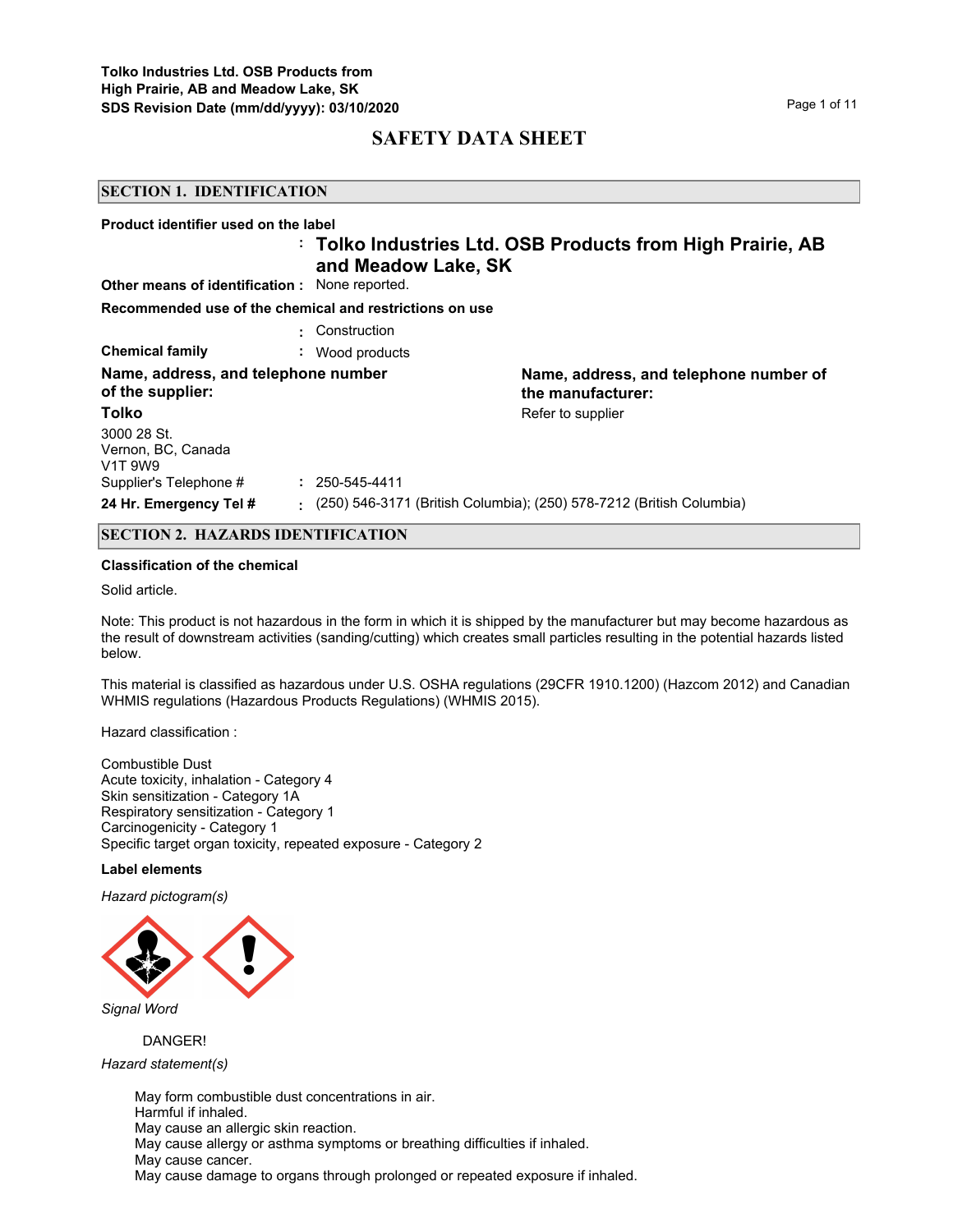#### *Precautionary statement(s)*

Obtain special instructions before use. Do not handle until all safety precautions have been read and understood. Do not breathe dust. Wash thoroughly after handling. Contaminated work clothing must not be allowed out of the workplace. Wear protective gloves/clothing and eye/face protection. In case of inadequate ventilation wear respiratory protection.

IF exposed or concerned: Get medical advice/attention. If on skin: Wash with plenty of water.

If skin irritation or rash occurs: Get medical advice/attention.

Take off contaminated clothing and wash it before reuse.

IF INHALED: If breathing is difficult, remove to fresh air and keep at rest in a position comfortable for breathing. If experiencing respiratory symptoms call a poison center or doctor.

Store locked up.

Dispose of contents/container in accordance with local regulation.

#### **Other hazards**

Other hazards which do not result in classification :Ingestion may cause gastrointestinal irritation, nausea, vomiting and diarrhea.

## **SECTION 3. COMPOSITION/INFORMATION ON INGREDIENTS**

Solid article. This product is not hazardous in the form in which it is shipped by the manufacturer but may become hazardous as the result of downstream activities (sanding/cutting) which creates small particles resulting in the potential hazards listed below.

| <b>Chemical name</b>                                                       | Common name and synonyms          | <u>CAS#</u> | Concentration (% by weight) |
|----------------------------------------------------------------------------|-----------------------------------|-------------|-----------------------------|
| Wood / Wood Dust                                                           | Not available.                    | N/Ap        | $80.0 - 95.0$               |
| Resin solids: Phenol-Formaldehyde<br>(reacted) $1$                         | Phenol-Formaldehyde (PF)<br>Resin | 9003-35-4   | $10$                        |
| <b>Resin solids: Polymeric</b><br>Diphenylmethane Diisocyante<br>(reacted) | Polymeric MDI (pMDI)              | 9016-87-9   | $10$                        |
| Paraffin waxes and hydrocarbon<br>waxes                                    | <b>Emulsified Wax</b>             | 8002-74-2   | <2                          |

<sup>1</sup> Note: This product contains no added urea-formaldehyde resins.

The % concentrations for the above listed chemicals will vary from batch to batch. Concentrations listed represent the actual concentration range for each chemical.

## **SECTION 4. FIRST-AID MEASURES**

#### **Description of first aid measures**

| Ingestion    | : Do NOT induce vomiting. Never give anything by mouth if victim is unconscious. If<br>vomiting occurs spontaneously, keep head below hips to prevent aspiration of liquid<br>into lungs. Seek medical advice.                                    |
|--------------|---------------------------------------------------------------------------------------------------------------------------------------------------------------------------------------------------------------------------------------------------|
| Inhalation   | : If breathed in, move person into fresh air. If breathing is irregular or stopped,<br>administer artificial respiration. If breathing is difficult, give oxygen by qualified medical<br>personnel only. Seek immediate medical attention/advice. |
| Skin contact | Remove/Take off immediately all contaminated clothing. Wash off immediately with<br>soap and plenty of water. Immediately call a POISON CENTRE or doctor/physician.<br>Wash contaminated clothing before reuse.                                   |
| Eye contact  | : Flush eyes with running water for at least 5 to 10 minutes. If irritation occurs or<br>persists, seek medical attention.                                                                                                                        |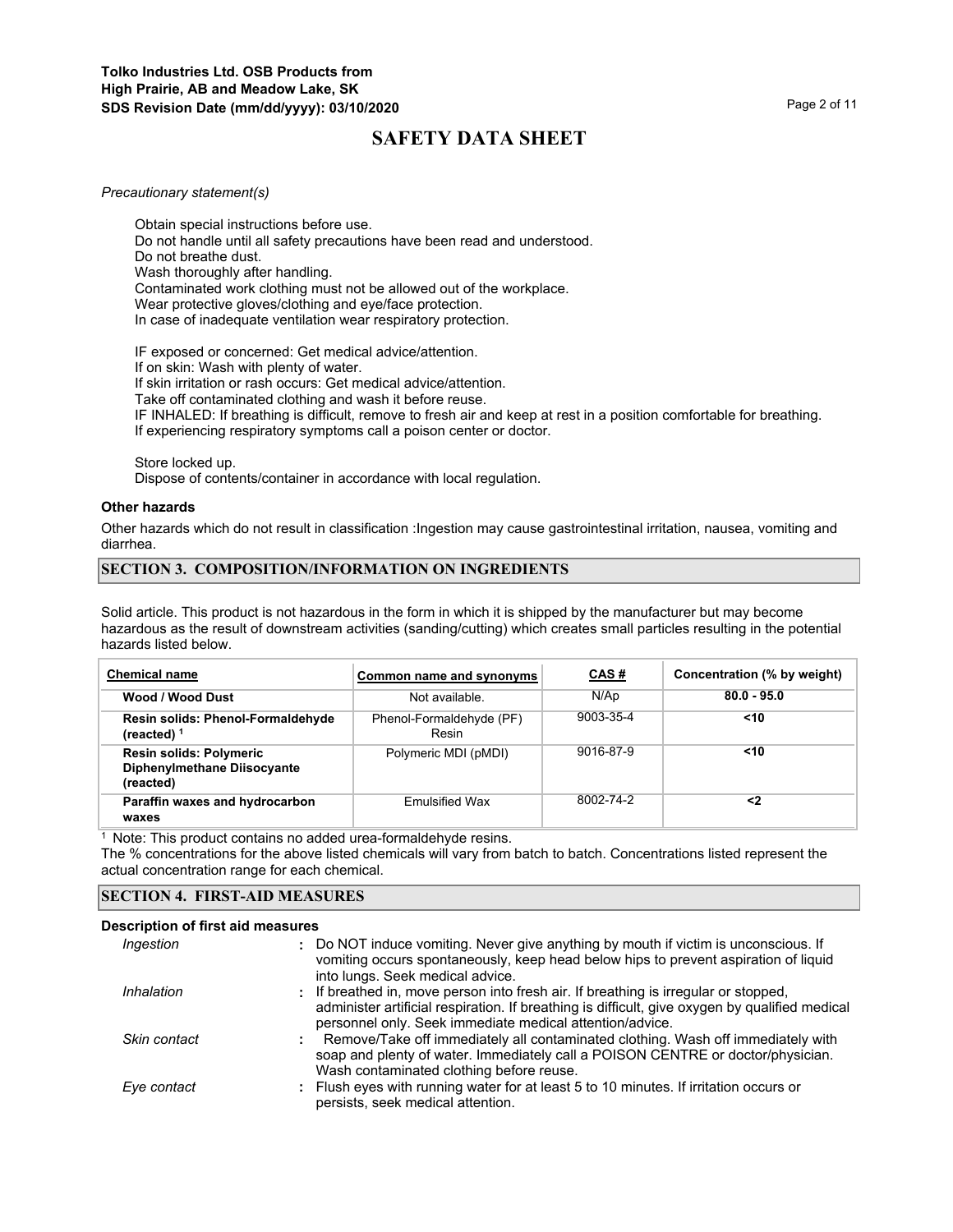#### **Most important symptoms and effects, both acute and delayed**

**:** Inert particles may cause mechanical irritation of the eyes, including scratches. May cause an allergic skin reaction. Symptoms may include redness, itching and swelling. May cause allergy or asthma symptoms or breathing difficulties if inhaled. Symptoms may include coughing, mucous production and difficulty breathing. Suspected of causing cancer. May cause damage to organs through prolonged or repeated exposure if inhaled.

#### **Indication of any immediate medical attention and special treatment needed**

**:** Treat symptomatically.

#### **SECTION 5. FIRE-FIGHTING MEASURES**

#### **Extinguishing media**

*Suitable extinguishing media*

**:** Carbon dioxide, dry chemical, and water or fog spray.

*Unsuitable extinguishing media*

**:** Do not use a solid water stream as it may scatter and spread the fire.

#### **Special hazards arising from the substance or mixture / Conditions of flammability**

**:** Dust may form explosive mixture in air. Burning produces obnoxious and toxic fumes.

## **Flammability classification (OSHA 29 CFR 1910.106)**

#### **:** Combustible Dust

#### **Hazardous combustion products**

**:** Irritating or noxious fumes, acrid smoke, and carbon oxides.

#### **Special protective equipment and precautions for firefighters**

*Protective equipment for fire-fighters*

**:** Firefighters must use standard protective equipment including flame retardant coat, helmet with face shield, gloves, rubber boots, and in enclosed spaces, SCBA.

*Special fire-fighting procedures*

**:** Move containers from fire area if safe to do so. Do not allow run-off from fire fighting to enter drains or water courses. Dike for water control.

#### **SECTION 6. ACCIDENTAL RELEASE MEASURES**

#### **Personal precautions, protective equipment and emergency procedures**

Restrict access to area until completion of clean-up. Ensure clean-up is conducted by **:** trained personnel only. All persons dealing with the clean-up should wear the appropriate chemically protective equipment. Refer to protective measures listed in sections 7 and 8. **Environmental precautions :** Ensure spilled product does not enter drains, sewers, waterways, or confined spaces.

#### **Methods and material for containment and cleaning up**

Extinguish all flames in the vicinity. Ventilate the area. Sweep up or vacuum up **:** spillage and collect in suitable container for disposal.

**Special spill response procedures**

**:** Dispose of in accordance with federal, provincial and local hazardous waste laws. US CERCLA Reportable quantity (RQ): See section 15.

## **SECTION 7. HANDLING AND STORAGE**

#### **Precautions for safe handling**

|                                    | : Use only in well-ventilated areas. Wear protective gloves/clothing. Avoid breathing of<br>dust created by cutting, sanding, or grinding. Avoid contact with skin, eyes and<br>clothing. Keep away from heat and sources of ignition. Wash thoroughly after<br>handling. Contaminated work clothing must not be allowed out of the workplace.<br>Persons with recurrent skin eczema or sensitization problems should be excluded from<br>working with this product. Once a person is sensitized, no further exposure to the<br>material that caused the sensitization should be permitted. |
|------------------------------------|---------------------------------------------------------------------------------------------------------------------------------------------------------------------------------------------------------------------------------------------------------------------------------------------------------------------------------------------------------------------------------------------------------------------------------------------------------------------------------------------------------------------------------------------------------------------------------------------|
| <b>Conditions for safe storage</b> | Keep containers tightly closed in a cool, well-ventilated place. Keep away from heat.<br>Protect against physical damage. Routine house keeping should be instituted to ensure<br>that dusts do not accumulate on surfaces.                                                                                                                                                                                                                                                                                                                                                                 |
| Incompatible materials             | : Strong oxidizing agents; Strong acids; Strong bases.                                                                                                                                                                                                                                                                                                                                                                                                                                                                                                                                      |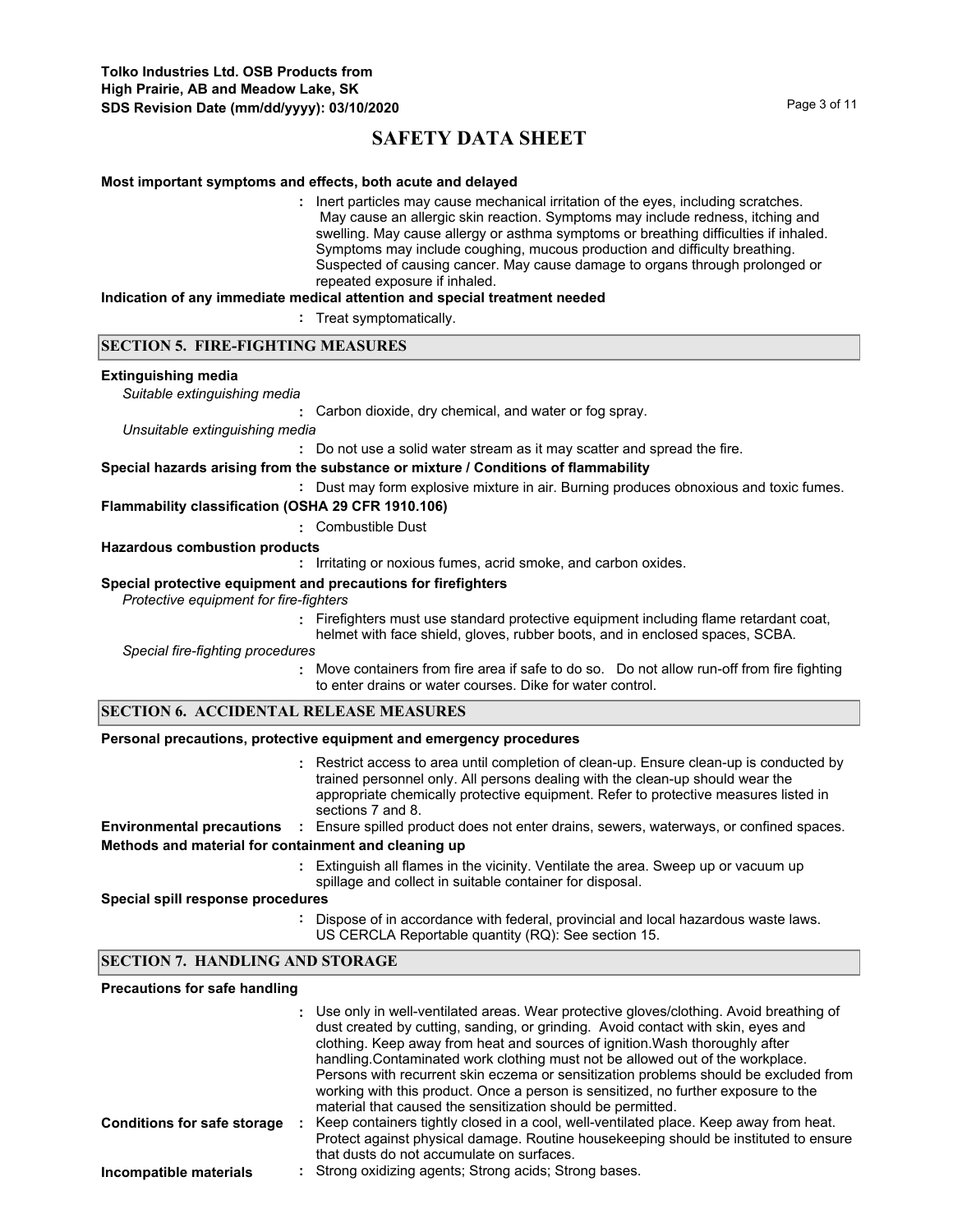# **SECTION 8. EXPOSURE CONTROLS / PERSONAL PROTECTION**

| <b>Exposure Limits:</b>                                                    |                              |             |                                                                 |                  |
|----------------------------------------------------------------------------|------------------------------|-------------|-----------------------------------------------------------------|------------------|
| <b>Chemical Name</b>                                                       | <b>ACGIH TLV</b>             |             | <b>OSHA PEL</b>                                                 |                  |
|                                                                            | <b>TWA</b>                   | <b>STEL</b> | <b>PEL</b>                                                      | <b>STEL</b>      |
| Wood / Wood Dust                                                           | N/Av                         | N/Av        | N/Av                                                            | N/Av             |
| Resin solids:<br>Phenol-Formaldehyde (reacted)                             | N/A <sub>v</sub>             | N/Av        | N/Av                                                            | N/Av             |
| <b>Resin solids: Polymeric</b><br>Diphenylmethane Diisocyante<br>(reacted) | $0.005$ ppm (as MDI)         | N/Av        | $0.02$ ppm $(0.2)$<br>mg/m <sup>3</sup> ) (Ceiling)<br>(as MDI) | N/A <sub>v</sub> |
| Paraffin waxes and hydrocarbon<br>waxes                                    | $2$ mg/m <sup>3</sup> (fume) | N/Av        | N/Av                                                            | N/Av             |

## **Exposure controls**

## **Ventilation and engineering measures**

|                                       |   | : Use only in well-ventilated areas. Apply technical measures to comply with the<br>occupational exposure limits. Where reasonably practicable this should be achieved<br>by the use of local exhaust ventilation and good general extraction. In case of<br>insufficient ventilation wear suitable respiratory equipment. Use explosion-proof<br>electrical and ventilating equipment. |
|---------------------------------------|---|-----------------------------------------------------------------------------------------------------------------------------------------------------------------------------------------------------------------------------------------------------------------------------------------------------------------------------------------------------------------------------------------|
| <b>Respiratory protection</b>         |   | : If airbourne concentrations are above the permissible exposure limit or are not known,<br>use NIOSH-approved respirators. Confirmation of which type of respirator is most<br>suitable for the intended application should be obtained from respiratory protection<br>suppliers.                                                                                                      |
| <b>Skin protection</b>                |   | : Wear protective gloves. Advice should be sought from glove suppliers.                                                                                                                                                                                                                                                                                                                 |
| Eye / face protection                 |   | : Chemical goggles must be worn to prevent dusts from entering the eyes.                                                                                                                                                                                                                                                                                                                |
| Other protective equipment            | ÷ | Ensure that eyewash stations and safety showers are close to the workstation location.                                                                                                                                                                                                                                                                                                  |
| <b>General hygiene considerations</b> |   |                                                                                                                                                                                                                                                                                                                                                                                         |
|                                       |   | : Do not breathe dust. Avoid contact with skin, eyes and clothing. Do not eat, drink or<br>smoke when using this product. Wash thoroughly after handling. Contaminated work                                                                                                                                                                                                             |

# clothing must not be allowed out of the workplace. Routinely wash work clothing and protective equipment to remove contaminants.

## **SECTION 9. PHYSICAL AND CHEMICAL PROPERTIES**

| Appearance                                         |   | : Wood panelling                             |
|----------------------------------------------------|---|----------------------------------------------|
| Odour                                              |   | Mild aromatic odour.                         |
| Odour threshold                                    |   | : N/Av                                       |
| рH                                                 |   | N/Av                                         |
| <b>Melting Point/Freezing point:</b>               |   | N/Av                                         |
| Initial boiling point and boiling range            |   |                                              |
|                                                    |   | N/Av                                         |
| <b>Flash point</b>                                 |   | N/Av                                         |
| Flashpoint (Method)                                |   | : N/Av                                       |
| <b>Evaporation rate (BuAe = 1)</b> : $N/Av$        |   |                                              |
| <b>Flammability (solid, gas) : Not applicable.</b> |   |                                              |
| Lower flammable limit (% by vol.)                  |   |                                              |
|                                                    |   | $40$ g/m $3$ (dust)                          |
| Upper flammable limit (% by vol.)                  |   |                                              |
|                                                    | ٠ | N/Av                                         |
| <b>Oxidizing properties</b>                        |   | : None known.                                |
| <b>Explosive properties</b>                        |   | : Dust can form an explosive mixture in air. |
|                                                    |   |                                              |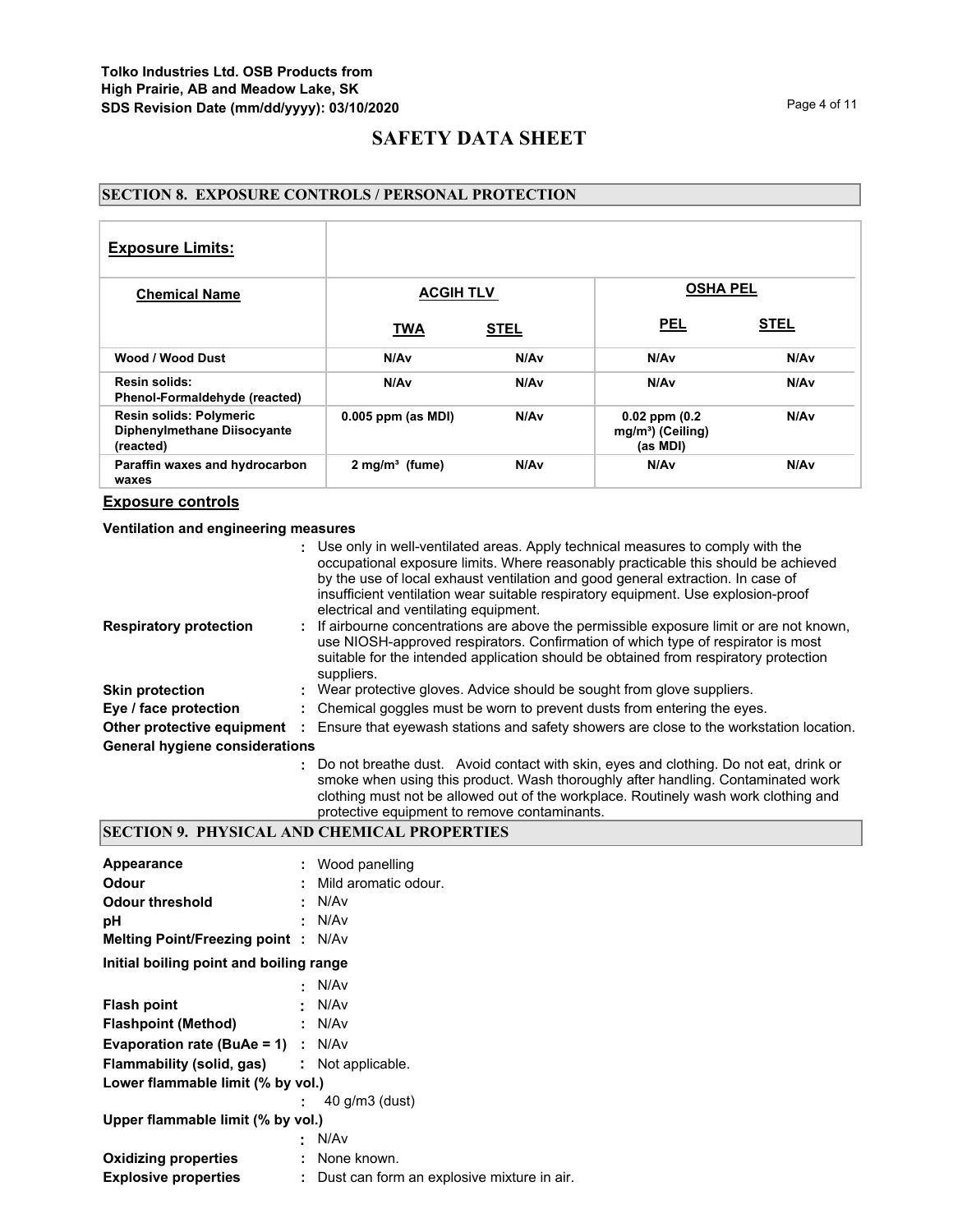| . N/Av<br>Vapour pressure                   |                                                                                 |
|---------------------------------------------|---------------------------------------------------------------------------------|
| Vapour density                              | : N/Av                                                                          |
| <b>Relative density / Specific gravity</b>  |                                                                                 |
|                                             | $: 0.40 - 0.80$                                                                 |
| <b>Solubility in water : Insoluble.</b>     |                                                                                 |
| <b>Other solubility(ies) : N/Av</b>         |                                                                                 |
|                                             | Partition coefficient: n-octanol/water or Coefficient of water/oil distribution |
|                                             | : N/Av                                                                          |
| Auto-ignition temperature : 204°C (399.2°F) |                                                                                 |
| Decomposition temperature : Not available.  |                                                                                 |
| <b>Viscosity</b>                            | : N/Av                                                                          |
| Volatiles (% by weight) : None.             |                                                                                 |
| Volatile organic Compounds (VOC's)          |                                                                                 |
|                                             | : N/Av                                                                          |
| Absolute pressure of container              |                                                                                 |
|                                             | : N/Ap                                                                          |
| <b>Flame projection length</b>              | : N/AD                                                                          |
| Other physical/chemical comments            |                                                                                 |
|                                             | : None known or reported by the manufacturer.                                   |

| <b>SECTION 10. STABILITY AND REACTIVITY</b> |                                                                                                                           |  |
|---------------------------------------------|---------------------------------------------------------------------------------------------------------------------------|--|
| <b>Reactivity</b>                           | : Not normally reactive.                                                                                                  |  |
| <b>Chemical stability</b>                   | : Stable under the recommended storage and handling conditions prescribed.                                                |  |
| Possibility of hazardous reactions          |                                                                                                                           |  |
|                                             | No dangerous reaction known under conditions of normal use.                                                               |  |
| <b>Conditions to avoid</b>                  | : Keep away from excessive heat, open flames, sparks and other possible sources of<br>ignition. Avoid contact with water. |  |
| Incompatible materials                      | : See Section 7 (Handling and Storage) for further details.                                                               |  |
| <b>Hazardous decomposition products</b>     |                                                                                                                           |  |
|                                             | : None known, refer to hazardous combustion products in Section 5.                                                        |  |

# **SECTION 11. TOXICOLOGICAL INFORMATION**

# **Information on likely routes of exposure:**

| Routes of entry inhalation |  | YES |
|----------------------------|--|-----|
|----------------------------|--|-----|

**Routes of entry skin & eye :** YES

**Routes of entry Ingestion :** NO

**Routes of exposure skin absorption**

**Potential Health Effects:**

## **Signs and symptoms of short-term (acute) exposure**

**:** NO

*Sign and symptoms Inhalation*

|                             |                | Inhalation of dust may cause shortness of breath, tightness of the chest, a sore throat<br>and cough.                                                                                      |
|-----------------------------|----------------|--------------------------------------------------------------------------------------------------------------------------------------------------------------------------------------------|
| Sign and symptoms ingestion |                |                                                                                                                                                                                            |
|                             |                | Ingestion may cause gastrointestinal irritation, nausea, vomiting and diarrhea.                                                                                                            |
| Sign and symptoms skin      | $\blacksquare$ | If the article is damaged or processed (e.g. cut), hazardous properties may include<br>the following: Splinters may produce septic wounds that may take an extremely long<br>time to heal. |
| Sign and symptoms eyes      |                | Inert particles may cause mechanical irritation of the eyes, including scratches.                                                                                                          |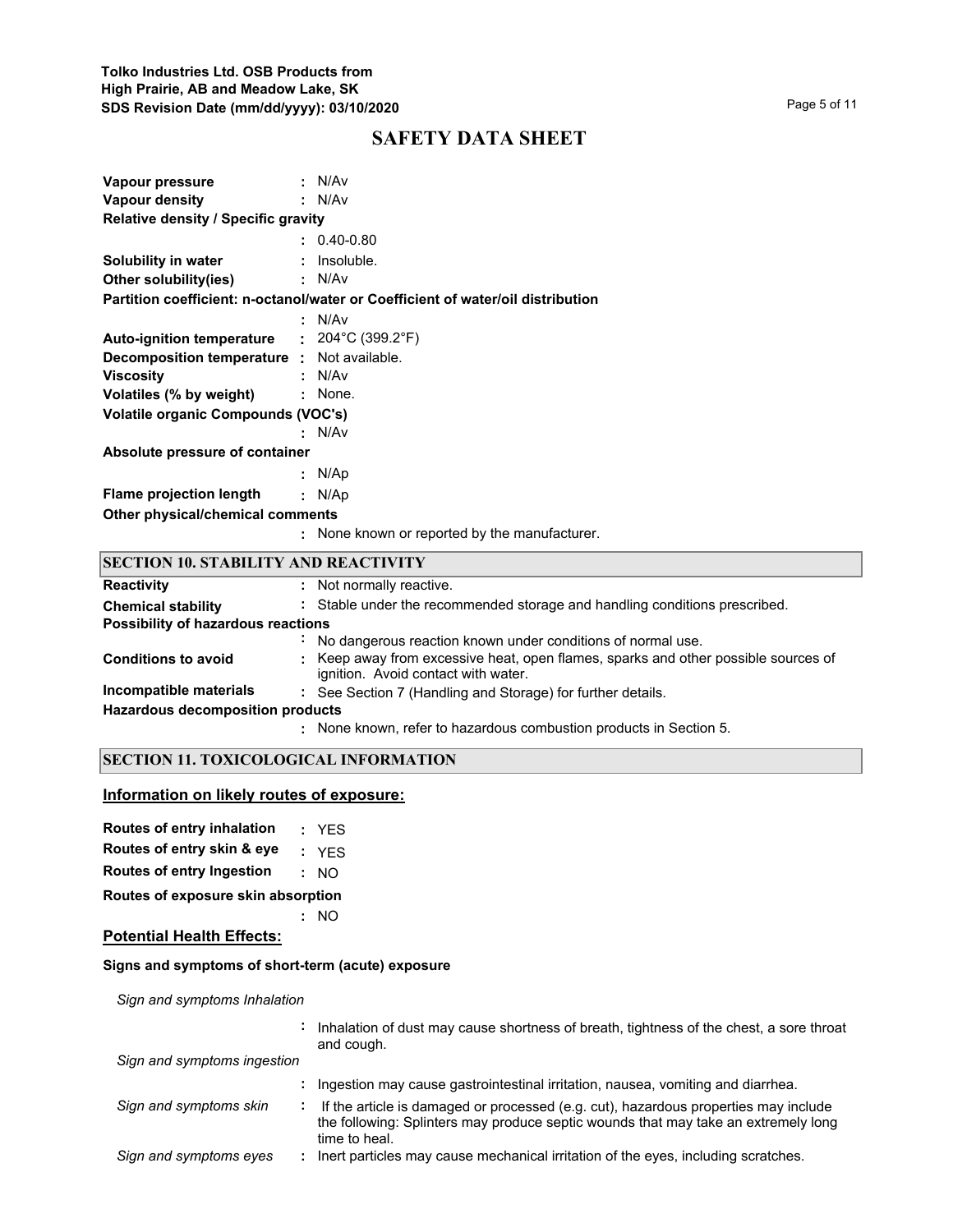| <b>Potential Chronic Health Effects</b>          |  |                                                                                                                                                                                                                                                                                                                                                                                                                                                        |  |  |
|--------------------------------------------------|--|--------------------------------------------------------------------------------------------------------------------------------------------------------------------------------------------------------------------------------------------------------------------------------------------------------------------------------------------------------------------------------------------------------------------------------------------------------|--|--|
|                                                  |  | : Prolonged skin contact may cause dermatitis (rash), characterized by red, dry, itching<br>skin.                                                                                                                                                                                                                                                                                                                                                      |  |  |
| <b>Mutagenicity</b>                              |  | Not expected to be mutagenic.                                                                                                                                                                                                                                                                                                                                                                                                                          |  |  |
| Carcinogenicity                                  |  | : This material is classified as hazardous under U.S. OSHA requlations (29CFR<br>1910.1200) (Hazcom 2012) and Canadian WHMIS regulations (Hazardous Products<br>Regulations) (WHMIS 2015). Classification: Carcinogenicity - Category 1A Wood<br>dust is listed by IARC (Group 1). May cause cancer.                                                                                                                                                   |  |  |
| <b>Reproductive effects &amp; Teratogenicity</b> |  |                                                                                                                                                                                                                                                                                                                                                                                                                                                        |  |  |
|                                                  |  | : Not expected to cause reproductive effects.                                                                                                                                                                                                                                                                                                                                                                                                          |  |  |
| <b>Sensitization to material</b>                 |  | This material is classified as hazardous under U.S. OSHA regulations (29CFR)<br>1910.1200) (Hazcom 2012) and Canadian WHMIS regulations (Hazardous Products<br>Regulations) (WHMIS 2015). Classification: Skin sensitization - Category 1A;<br>Respiratory sensitization - Category 1 May cause an allergic skin reaction. May cause<br>allergic respiratory reaction (sensitization) with asthmatic symptoms such as wheezing<br>and chest tightness. |  |  |
| Specific target organ effects :                  |  | This material is not classified as hazardous under U.S. OSHA regulations (29CFR<br>1910.1200) (Hazcom 2012) and Canadian WHMIS regulations (Hazardous Products<br>Regulations) (WHMIS 2015). Classification: Specific Target Organ Toxicity,<br>Repeated Exposure - Category 2 May cause damage to organs through prolonged or<br>repeated exposure.                                                                                                   |  |  |
|                                                  |  | The substance or mixture is not classified as specific target organ toxicant, single<br>exposure.                                                                                                                                                                                                                                                                                                                                                      |  |  |
| Medical conditions aggravated by overexposure    |  |                                                                                                                                                                                                                                                                                                                                                                                                                                                        |  |  |
|                                                  |  | : Pre-existing skin, eye and respiratory disorders.                                                                                                                                                                                                                                                                                                                                                                                                    |  |  |
| <b>Synergistic materials</b>                     |  | Not available.                                                                                                                                                                                                                                                                                                                                                                                                                                         |  |  |
| <b>Toxicological data</b>                        |  | There is no available data for the product itself, only for the ingredients. See below for<br>individual ingredient acute toxicity data. ATE inhalation (dust/mist) = $4.9 \text{ mg/L}$                                                                                                                                                                                                                                                               |  |  |

|                                                                     | $LC_{50}(4hr)$     | LD <sub>50</sub> |                  |
|---------------------------------------------------------------------|--------------------|------------------|------------------|
| <b>Chemical name</b>                                                | inh, rat           | (Oral, rat)      | (Rabbit, dermal) |
| Wood / Wood Dust                                                    | N/Av               | N/Av             | N/Av             |
| Resin solids:<br>Phenol-Formaldehyde<br>(reacted)                   | N/Av               | $>5$ g/kg        | $>2$ g/kg        |
| Resin solids: Polymeric<br>Diphenylmethane<br>Diisocyante (reacted) | $0.49$ mg/L (mist) | > 10 000 mg/kg   | > 10 000 mg/kg   |
| Paraffin waxes and<br>hydrocarbon waxes                             | N/Av               | >3750 mg/kg      | >4000 mg/kg      |

**Other important toxicologica**l **hazards**

**:** See Section 2 for additional information.

## **SECTION 12. ECOLOGICAL INFORMATION**

**Ecotoxicity Not expected to be harmful to aquatic organisms. The product should not be allowed** to enter drains or water courses, or be deposited where it can affect ground or surface waters. **:**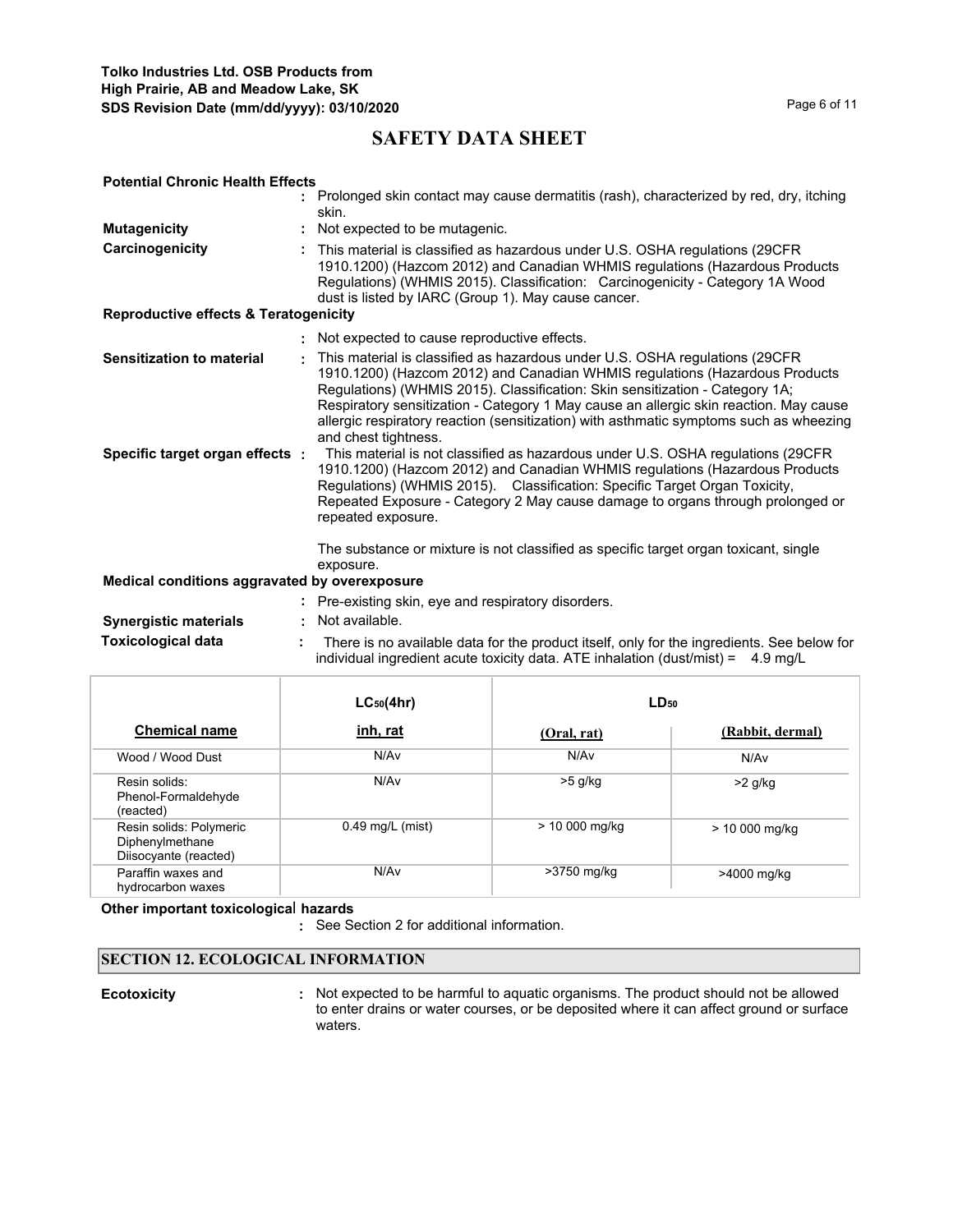## *Ecotoxicity data:*

|                                                                     |               | <b>Toxicity to Fish</b>                   |               |                 |  |  |
|---------------------------------------------------------------------|---------------|-------------------------------------------|---------------|-----------------|--|--|
| Ingredients                                                         | <b>CAS No</b> | LC50 / 96h                                | NOEC / 21 day | <b>M</b> Factor |  |  |
| Wood / Wood Dust                                                    | N/Ap          | N/A <sub>v</sub>                          | N/Av          | N/Av            |  |  |
| Resin solids: Polymeric<br>Diphenylmethane Diisocyante<br>(reacted) | 9016-87-9     | > 1000 mg/L (Zebra fish)<br>(Read-across) | N/Av          | None.           |  |  |

| Ingredients                                                         | <b>CAS No</b> | <b>Toxicity to Daphnia</b> |                                                 |                 |  |
|---------------------------------------------------------------------|---------------|----------------------------|-------------------------------------------------|-----------------|--|
|                                                                     |               | EC50/48h                   | NOEC / 21 day                                   | <b>M</b> Factor |  |
| Wood / Wood Dust                                                    | N/Ap          | N/Av                       | N/Av                                            | N/Av            |  |
| Resin solids: Polymeric<br>Diphenylmethane Diisocyante<br>(reacted) | 9016-87-9     | N/Av                       | $\geq$ 10 mg/L (Daphnia<br>magna) (Read-across) | None.           |  |

| Ingredients                                                         | <b>CAS No</b> | <b>Toxicity to Algae</b>                        |                                 |                 |  |  |
|---------------------------------------------------------------------|---------------|-------------------------------------------------|---------------------------------|-----------------|--|--|
|                                                                     |               | EC50 / 96h or 72h                               | NOEC / 96h or 72h               | <b>M</b> Factor |  |  |
| Wood / Wood Dust                                                    | N/Ap          | N/Av                                            | N/Av                            | N/Av            |  |  |
| Resin solids: Polymeric<br>Diphenylmethane Diisocyante<br>(reacted) | 9016-87-9     | > 1640 mg/L/72hr (Green<br>algae) (Read-across) | 1640 mg/L/72hr<br>(Read-across) | None.           |  |  |

**Persistence and degradability**

The product itself has not been tested. **:**

# **Bioaccumulation potential :** The product itself has not been tested.

| <b>Components</b>                                                                   | Partition coefficient n-octanol/water (log Kow) | <b>Bioconcentration factor (BCF)</b> |
|-------------------------------------------------------------------------------------|-------------------------------------------------|--------------------------------------|
| Wood / Wood Dust (CAS N/Ap)                                                         | N/Av                                            | N/Av                                 |
| Resin solids: Polymeric<br>Diphenylmethane Diisocyante<br>(reacted) (CAS 9016-87-9) | 4.51 (Read-across)                              |                                      |
| Paraffin waxes and hydrocarbon<br>waxes (CAS 8002-74-2)                             | $4.7 - 6.7$                                     | N/Av                                 |
| Resin solids:<br>Phenol-Formaldehyde (reacted)<br>$(CAS 9003-35-4)$                 | N/Av                                            |                                      |
| <b>Mobility in soil</b>                                                             | The product itself has not been tested.         |                                      |

**Other Adverse Environmental effects** 

: None known.

## **SECTION 13. DISPOSAL CONSIDERATIONS**

| <b>Handling for Disposal</b> | Handle waste according to recommendations in Section 7.                                        |
|------------------------------|------------------------------------------------------------------------------------------------|
| <b>Methods of Disposal</b>   | Dispose in accordance with all applicable federal, state, provincial and local<br>regulations. |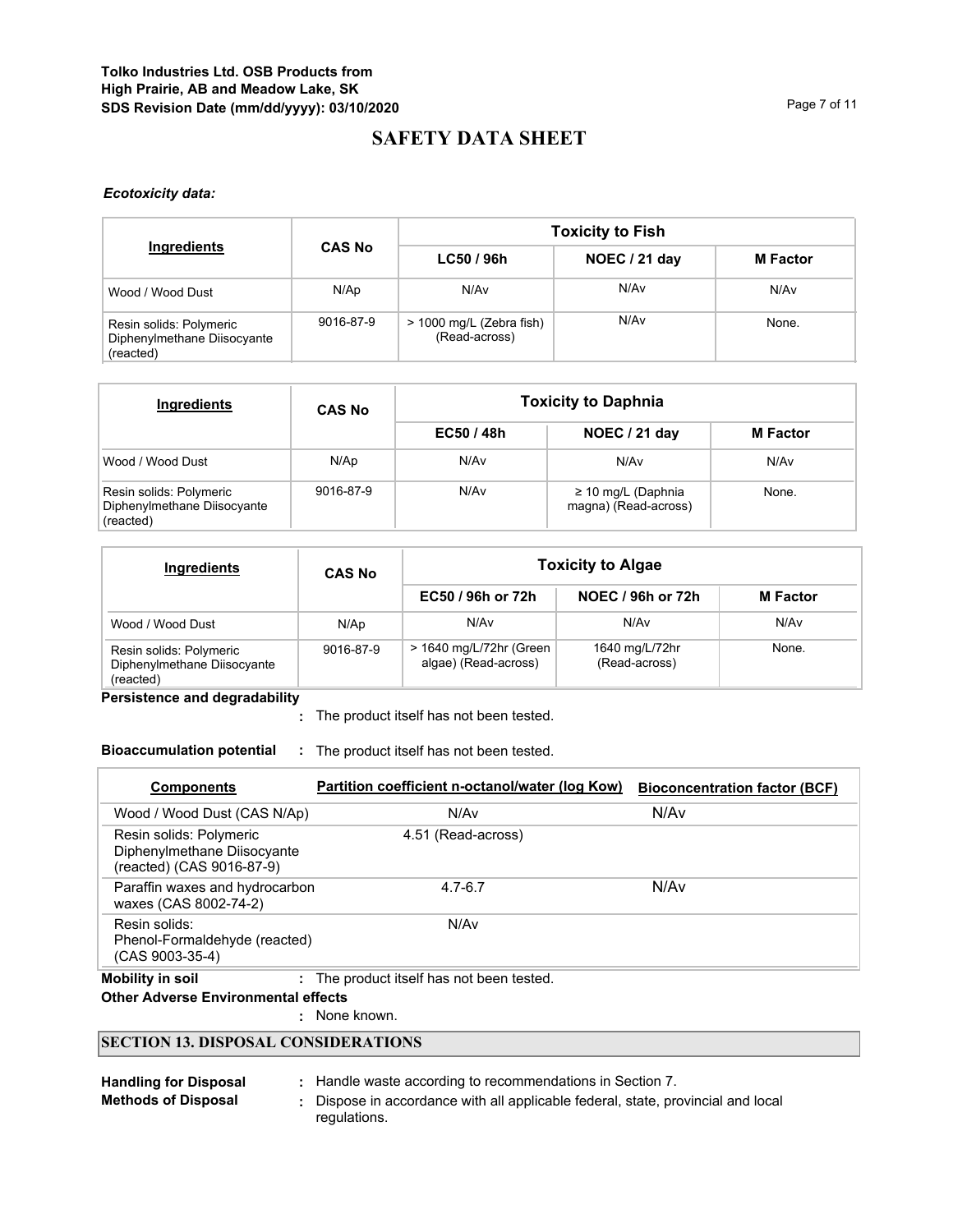**RCRA :** If this product, as supplied, becomes a waste in the United States, it may meet the criteria of a hazardous waste as defined under RCRA, Title 40 CFR 261. It is the responsibility of the waste generator to determine the proper waste identification and disposal method. For disposal of unused or waste material, check with local, state and federal environmental agencies.

## **SECTION 14. TRANSPORT INFORMATION**

| <b>Regulatory</b><br><b>Information</b>              | <b>UN Number</b>                      | UN proper shipping name                                | <b>Transport</b><br>hazard<br>class(es) | Packing<br>Group | Label |
|------------------------------------------------------|---------------------------------------|--------------------------------------------------------|-----------------------------------------|------------------|-------|
| 49CFR/DOT                                            | None.                                 | Not regulated.                                         | <b>Not</b><br>regulated                 | none             |       |
| 49CFR/DOT<br><b>Additional</b><br>information        | None.                                 |                                                        |                                         |                  |       |
| <b>TDG</b>                                           | None.                                 | Not regulated.                                         | <b>Not</b><br>regulated                 | none             |       |
| <b>TDG</b><br><b>Additional</b><br>information       | None.                                 |                                                        |                                         |                  |       |
| <b>ICAO/IATA</b>                                     | None.                                 | Not regulated.                                         | <b>Not</b><br>regulated                 | none             |       |
| <b>ICAO/IATA</b><br><b>Additional</b><br>information | None.<br>Concial processions for user | Keep quay from boot, aparks and apap flame. No amaking |                                         |                  |       |

**Special precautions for user :** Keep away from heat, sparks and open flame - No smoking.

**Environmental hazards :** This product does not meet the criteria for an environmentally hazardous mixture, according to the IMDG Code. See ECOLOGICAL INFORMATION, Section 12.

**Transport in bulk according to Annex II of MARPOL 73/78 and the IBC Code**

**:** Not available.

## **SECTION 15 - REGULATORY INFORMATION**

## **US Federal Information:**

Components listed below are present on the following U.S. Federal chemical lists:

|                                                                     |                                  | <b>TSCA</b> | <b>CERCLA</b><br>Reportable       | <b>SARA TITLE III:</b><br>Sec. 302,<br><b>Extremely</b> | SARA TITLE III: Sec. 313, 40 CFR<br>372, Specific Toxic Chemical |                             |  |
|---------------------------------------------------------------------|----------------------------------|-------------|-----------------------------------|---------------------------------------------------------|------------------------------------------------------------------|-----------------------------|--|
|                                                                     | Ingredients<br>CAS#<br>Inventory |             | Quantity(RQ) (40<br>CFR 117.302): | <b>Hazardous</b><br>Substance, 40<br><b>CFR 355:</b>    | <b>Toxic Chemical</b>                                            | de minimus<br>Concentration |  |
| Wood / Wood Dust                                                    | N/Ap                             | Yes         | None.                             | None.                                                   | No                                                               | N/Ap                        |  |
| Resin solids:<br>Phenol-Formaldehyde<br>(reacted)                   | 9003-35-4                        | Yes         | N/Ap                              | N/Av                                                    | No                                                               | N/Ap                        |  |
| Resin solids: Polymeric<br>Diphenylmethane<br>Diisocyante (reacted) | 9016-87-9                        | Yes         | None.                             | None.                                                   | Yes                                                              | $1\%$                       |  |
| Paraffin waxes and<br>hydrocarbon waxes                             | 8002-74-2                        | Yes         | N/Ap                              | N/Av                                                    | No                                                               | N/Ap                        |  |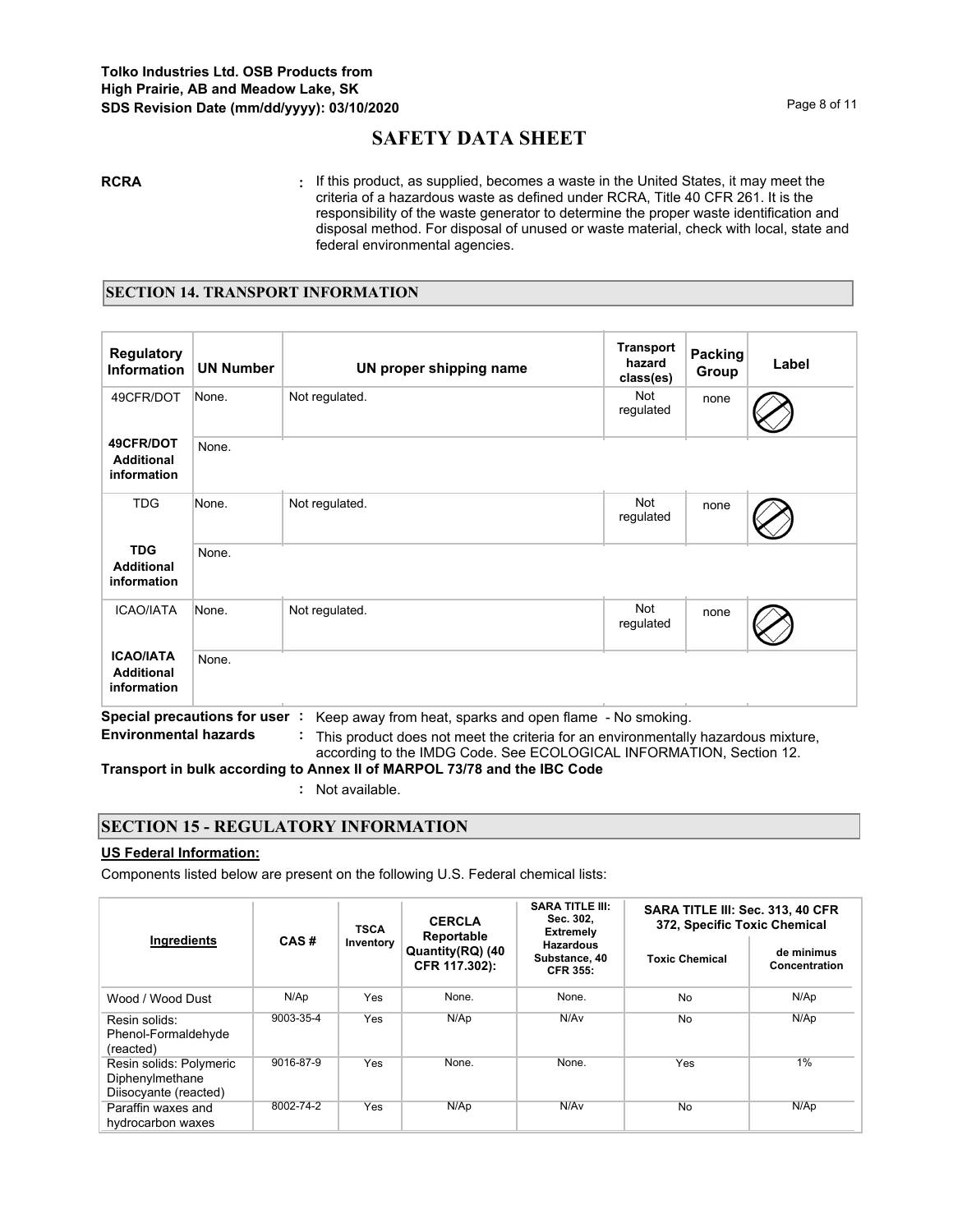SARA TITLE III: Sec. 311 and 312, SDS Requirements, 40 CFR 370 Hazard Classes: Physical hazards (Combustible Dust )Health hazards ( Acute toxicity;Respiratory sensitization ;Skin sensitization ;Carcinogenicity ;Specific target organ toxicity, repeated exposure).Under SARA Sections 311 and 312, the EPA has established threshold quantities for the reporting of hazardous chemicals. The current thresholds are 500 pounds or the threshold planning quantity (TPQ), whichever is lower, for extremely hazardous substances and 10,000 pounds for all other hazardous chemicals.

## **US State Right to Know Laws:**

The following chemicals are specifically listed by individual States:

| Ingredients                                                         | CAS#      | <b>California Proposition 65</b> |                         | <b>State "Right to Know" Lists</b> |           |           |           |     |                |
|---------------------------------------------------------------------|-----------|----------------------------------|-------------------------|------------------------------------|-----------|-----------|-----------|-----|----------------|
|                                                                     |           | Listed                           | <b>Type of Toxicity</b> | CA                                 | <b>MA</b> | ΜN        | <b>NJ</b> | PA  | R <sub>1</sub> |
| Wood / Wood Dust                                                    | N/Ap      | No                               | N/Ap                    | No                                 | No        | <b>No</b> | No        | No  | No             |
| Resin solids:<br>Phenol-Formaldehyde<br>(reacted)                   | 9003-35-4 | No                               | N/Ap                    | N <sub>o</sub>                     | No.       | <b>No</b> | No        | No  | No             |
| Resin solids: Polymeric<br>Diphenylmethane<br>Diisocyante (reacted) | 9016-87-9 | No                               | N/Ap                    | No                                 | No        | <b>No</b> | Yes       | No  | No             |
| Paraffin waxes and<br>hydrocarbon waxes                             | 8002-74-2 | No                               | N/Ap                    | Yes                                | Yes       | Yes       | Yes       | Yes | Yes            |

## **Canadian Information:**

Canadian Environmental Protection Act (CEPA) information: All ingredients listed appear on the Domestic Substances List (DSL).

Refer to Section 2 for a WHMIS Classification for this product.

#### **International Information:**

Components listed below are present on the following International Inventory list:

| Ingredients                                                         | CAS#      | European<br><b>EINECs</b> | Australia<br><b>AICS</b>          | <b>Philippines</b><br><b>PICCS</b> | <b>Japan ENCS</b>                    | Korea<br><b>KECI/KECL</b> | China<br><b>IECSC</b> | NewZealand<br><b>IOC</b>        |
|---------------------------------------------------------------------|-----------|---------------------------|-----------------------------------|------------------------------------|--------------------------------------|---------------------------|-----------------------|---------------------------------|
| Wood / Wood Dust                                                    | N/Ap      | N/Av                      | N/Av                              | N/Av                               | N/Av                                 | N/Av                      | N/Av                  | N/Av                            |
| Resin solids:<br>Phenol-Formaldehyde<br>(reacted)                   | 9003-35-4 | N/Av                      | Present[AIC<br>S No.<br>51-23-0A1 | Present                            | $(7)-903$                            | KE-28224                  | Present               | HSR003569                       |
| Resin solids: Polymeric<br>Diphenylmethane<br>Diisocyante (reacted) | 9016-87-9 | Polymer                   | Present                           | Present                            | $(7)-872$                            | KE-21487                  | Present               | HSR003222                       |
| Paraffin waxes and<br>hydrocarbon waxes                             | 8002-74-2 | 232-315-6                 | Present                           | Present                            | $(8)-430$ ; $(8)-414$ ; $(2)$<br>-10 | KE-27782                  | Present               | No<br>information<br>available. |

# **SECTION 16. OTHER INFORMATION**

**Legend :**

- ACGIH: American Conference of Governmental Industrial Hygienists CA: California CAS: Chemical Abstract Services CERCLA: Comprehensive Environmental Response, Compensation, and Liability Act of 1980 CFR: Code of Federal Regulations DOT: Department of Transportation
	- EPA: Environmental Protection Agency
	- HSDB: Hazardous Substances Data Bank
- IARC: International Agency for Research on Cancer
	- Inh: Inhalation
	- MA: Massachusetts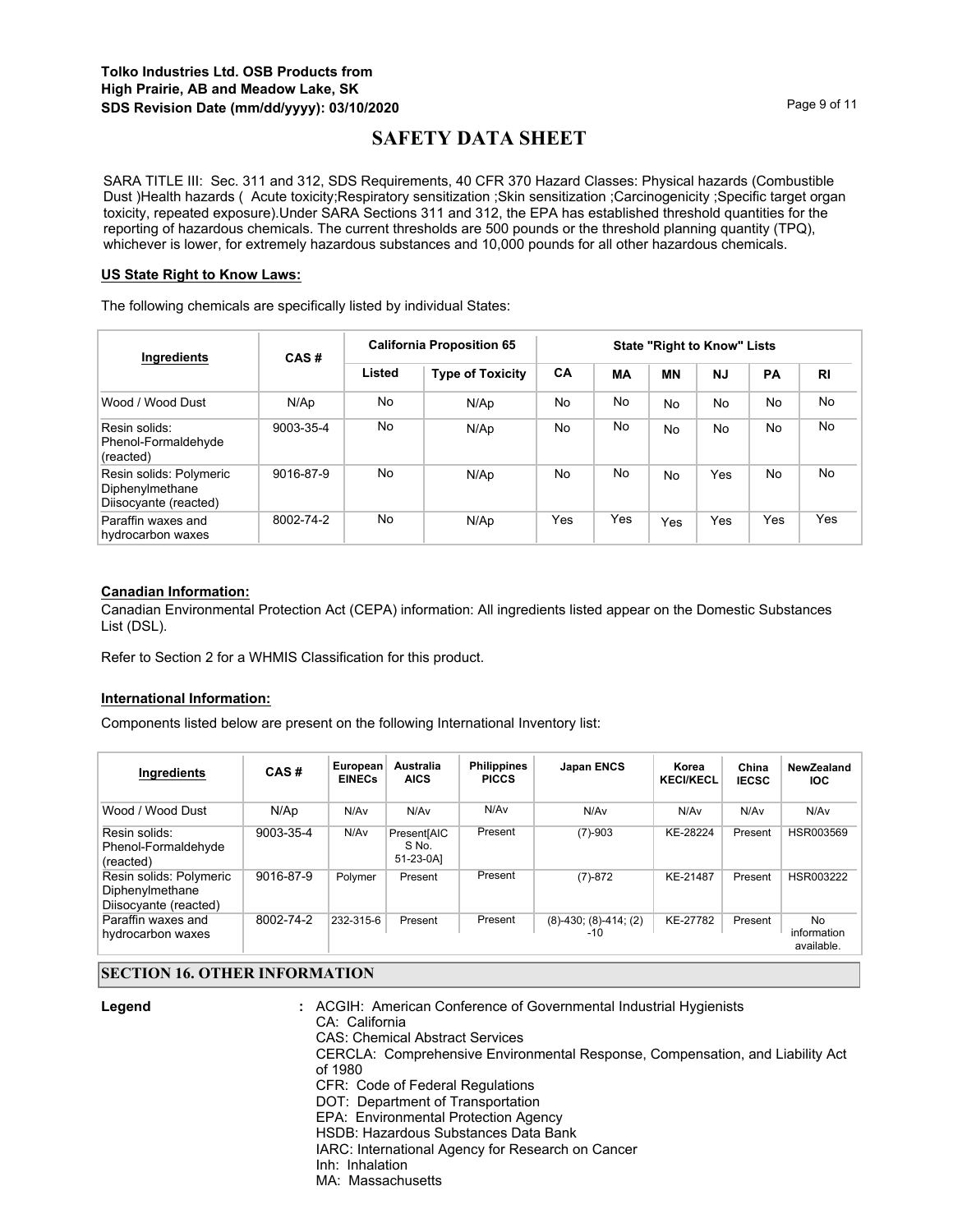| <b>References</b>                                                                                                                                                   | MN: Minnesota<br>N/Ap: Not Applicable<br>N/Av: Not Available<br>NJ: New Jersey<br>NTP: National Toxicology Program<br>OSHA: Occupational Safety and Health Administration<br>PA: Pennsylvania<br>PEL: Permissible exposure limit<br>RCRA: Resource Conservation and Recovery Act<br>RI: Rhode Island<br>STEL: Short Term Exposure Limit<br>TLV: Threshold Limit Values<br>TPQ: Threshold Planning Quantity<br><b>TSCA: Toxic Substance Control Act</b><br>TWA: Time Weighted Average<br>Biological Exposure Indices for 2018.<br>(Chempendium, HSDB and RTECs).<br>4. Safety Data Sheets from manufacturer.<br>5. US EPA Title III List of Lists - June 2019 version.<br>2019. | NIOSH: National Institute of Occupational Safety and Health<br>RTECS: Registry of Toxic Effects of Chemical Substances<br>SARA: Superfund Amendments and Reauthorization Act<br>TDG: Canadian Transportation of Dangerous Goods Act & Regulations<br>WHMIS: Workplace Hazardous Materials Identification System<br>1. ACGIH, Threshold Limit Values for Chemical Substances and Physical Agents &<br>2. International Agency for Research on Cancer Monographs, searched 2019.<br>3. Canadian Centre for Occupational Health and Safety, CCInfoWeb databases, 2019<br>6. California Proposition 65 List - September 2019 version.<br>7. OECD - The Global Portal to Information on Chemical Substances - eChemPortal. |
|---------------------------------------------------------------------------------------------------------------------------------------------------------------------|--------------------------------------------------------------------------------------------------------------------------------------------------------------------------------------------------------------------------------------------------------------------------------------------------------------------------------------------------------------------------------------------------------------------------------------------------------------------------------------------------------------------------------------------------------------------------------------------------------------------------------------------------------------------------------|-----------------------------------------------------------------------------------------------------------------------------------------------------------------------------------------------------------------------------------------------------------------------------------------------------------------------------------------------------------------------------------------------------------------------------------------------------------------------------------------------------------------------------------------------------------------------------------------------------------------------------------------------------------------------------------------------------------------------|
| <b>Preparation Date (mm/dd/yyyy)</b>                                                                                                                                |                                                                                                                                                                                                                                                                                                                                                                                                                                                                                                                                                                                                                                                                                |                                                                                                                                                                                                                                                                                                                                                                                                                                                                                                                                                                                                                                                                                                                       |
| Reviewed Date SDS (dd/mm/yyyy)                                                                                                                                      | : 08/14/2012                                                                                                                                                                                                                                                                                                                                                                                                                                                                                                                                                                                                                                                                   |                                                                                                                                                                                                                                                                                                                                                                                                                                                                                                                                                                                                                                                                                                                       |
|                                                                                                                                                                     | 10/03/2020                                                                                                                                                                                                                                                                                                                                                                                                                                                                                                                                                                                                                                                                     |                                                                                                                                                                                                                                                                                                                                                                                                                                                                                                                                                                                                                                                                                                                       |
| <b>Revision No.</b>                                                                                                                                                 | 3                                                                                                                                                                                                                                                                                                                                                                                                                                                                                                                                                                                                                                                                              |                                                                                                                                                                                                                                                                                                                                                                                                                                                                                                                                                                                                                                                                                                                       |
| <b>Revision Information</b>                                                                                                                                         | TOXICOLOGICAL INFORMATION                                                                                                                                                                                                                                                                                                                                                                                                                                                                                                                                                                                                                                                      | (M)SDS sections updated 2. HAZARDS IDENTIFICATION 3.<br>COMPOSITION/INFORMATION ON INGREDIENTS 4. FIRST AID MEASURES 11.                                                                                                                                                                                                                                                                                                                                                                                                                                                                                                                                                                                              |
| Other special considerations for handling                                                                                                                           |                                                                                                                                                                                                                                                                                                                                                                                                                                                                                                                                                                                                                                                                                |                                                                                                                                                                                                                                                                                                                                                                                                                                                                                                                                                                                                                                                                                                                       |
|                                                                                                                                                                     |                                                                                                                                                                                                                                                                                                                                                                                                                                                                                                                                                                                                                                                                                | : Provide adequate information, instruction and training for operators.                                                                                                                                                                                                                                                                                                                                                                                                                                                                                                                                                                                                                                               |
| Prepared for:<br>Tolko Industries Ltd<br>3000 28 Street<br>Vernon, BC, Canada, V1T 9W9<br>Telephone: 250-550-2512<br>Direct all enquiries to: Tolko Industries Ltd. |                                                                                                                                                                                                                                                                                                                                                                                                                                                                                                                                                                                                                                                                                |                                                                                                                                                                                                                                                                                                                                                                                                                                                                                                                                                                                                                                                                                                                       |
| <b>Prepared by:</b><br>ICC The Compliance Center Inc.<br>Telephone: (888) 442-9628 (U.S.): (888) 977-4834 (Canada)<br>http://www.thecompliancecenter.com            |                                                                                                                                                                                                                                                                                                                                                                                                                                                                                                                                                                                                                                                                                | <b>icc Compliance</b> Center                                                                                                                                                                                                                                                                                                                                                                                                                                                                                                                                                                                                                                                                                          |

# **DISCLAIMER**

This Safety Data Sheet was prepared by ICC The Compliance Center Inc using information provided by / obtained from Tolko Industries Ltd and CCOHS' Web Information Service. The information in the Safety Data Sheet is offered for your consideration and guidance when exposed to this product. ICC The Compliance Center Inc and Tolko Industries Ltd. expressly disclaim all expressed or implied warranties and assume no responsibilities for the accuracy or completeness of the data contained herein. The data in this SDS does not apply to use with any other product or in any other process.